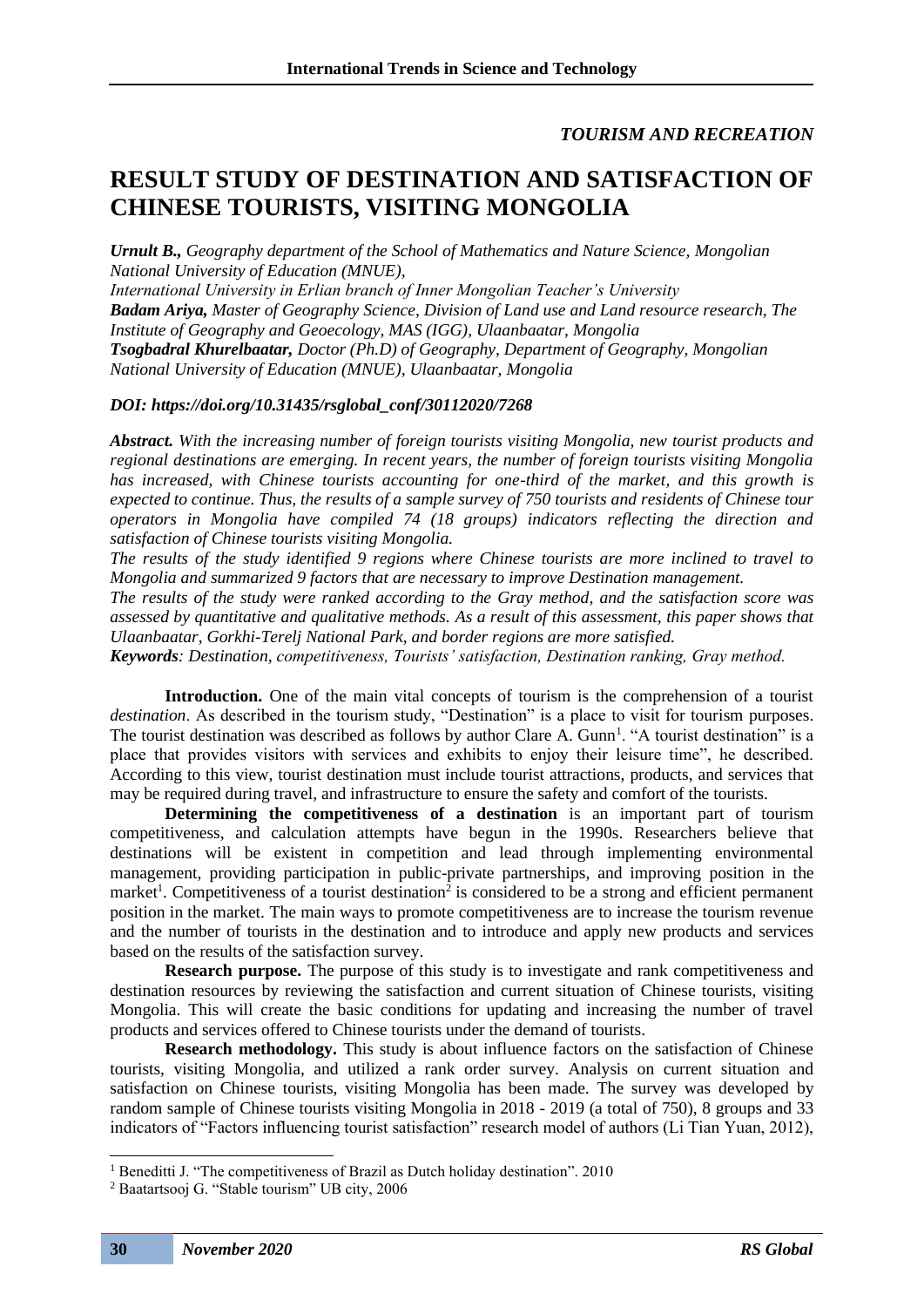1 group and 4 indicators of Mongolia's main tourist regions and destinations, a total of 9 groups and 37 indicators, and the level of satisfaction of factor is evaluated in 5 steps. The order of factors was determined by the Gray correlation method.

In modern times, the Gray correlation method is widely used to determine rankings. Gray correlation analysis is aimed at determining hierarchies using simple calculations rather than specific statistical distributions, and is generally similar to the World Economic Forum's Competitiveness Index methodology, but is an effective and flexible method used in the multidisciplinary analysis. The advantage of the Gray system is that it can analyze both specific issues and incomplete information. This is an analytical tool, especially in the absence of information. This was proposed by Deng Ju long, a scientist at the Huazhong University of Science and Technology in China, in line with the Gray system theory.

Gray correlation analysis is based on a method of measuring the relationship between factors. Gray correlation is a method aimed at determining the order of things by simple calculations without the need for small amounts of information and specific statistical distributions. Gray correlation analysis consists of 5 basic steps.

*Step1*. Find the maximum value and the minimum value in the basic order

*Step 2*. Determine the relationship

*а. High to low:* Indication to show a list of the distance from China to the destination from high to low.

$$
x_i^*(k) = \frac{x_i^{(o)}(k) - \min\left\{x_i^{(0)}(k)\right\}}{\max\left\{x_i^{(0)}(k)\right\} - \min\left\{x_i^{(0)}(k)\right\}}
$$

 $i - factor$ 

 $k$  – satisfaction level

 $x_i^{(o)}$  – normal coef ficient or basic order

 $x_{i}^{\ast }(k)-$  comparison sequence, i f $\it{actor}$   $\it{6a}$   $(k)$ 

satisfaction level

*b. Low to high:* Indication to show a list of the distance from China to the destination from low to high.

$$
x_i^*(k) = \frac{max\left\{x_i^{(0)}(k)\right\} - x_i^{(0)}(k)}{max\left\{x_i^{(0)}(k)\right\} - min\left\{x_i^{(0)}(k)\right\}}
$$

Then find the maximum value of the above coefficient and the maximum value is equal to 1. *Step3*. Calculate the absolute value between $x_0^*(k)$  ба  $x_0^{*i}(k)$ :  $\Delta_{oi}(k) = x_0^*(k) - x_i^*(k)$ 

In other words, subtract each value of the comparison sequence from the maximum value of the comparison sequence.

*Step4*. Find correlation.  $x_0 \in X_0$  Main sequence and  $x_0 \in X_i$  comparison sequences are sets of X factor. Also, it will represent the correlation of  $x_0$  (k),  $x_i$  (k).

$$
r_k^0(x_0(k), x_i(k)) = \frac{\min_i \min_k \{x_0(k) - x_i(k)\} + \zeta \max_i \max_k \{x_0(k)x_i(k)\}}{x_0(k)x_i(k) \zeta \max_i \max_k \{x_0(k) - x_i(k)\}}
$$

 $\zeta$  (sort factor) is belong to  $\in [0, \infty]$ , however, have value between [0; 1].  $\zeta$  is high in sort when the number is low, and generally, it should be less than 0.5.

$$
\Delta_{min} = \Delta_{oj}(k) = \{x_o - x_k\}
$$
  

$$
\Delta_{max} = \Delta_{oj}(k) = \{x_o - x_k\}
$$

The main function of the sort factor  $\zeta$  is to adjust the relationship between the base value and the measured value and the measured value.

*Step5*. Find the correlation order.

The degree of Gray correlation is calculated by the following formula.

$$
r_k^0(x_i, x_i) = \frac{1}{n_k} \sum_{k=1}^n r(x_i(k), x_i(k))
$$

 $r_k^0(x_i, x_i)$  Factor, the aggregate index of k of (0),  $n_k$  is the number of variables in k indicator.

**Result and discussion.** A total of 750 subjects were chosen randomly and questioned according to the question below (Table 1).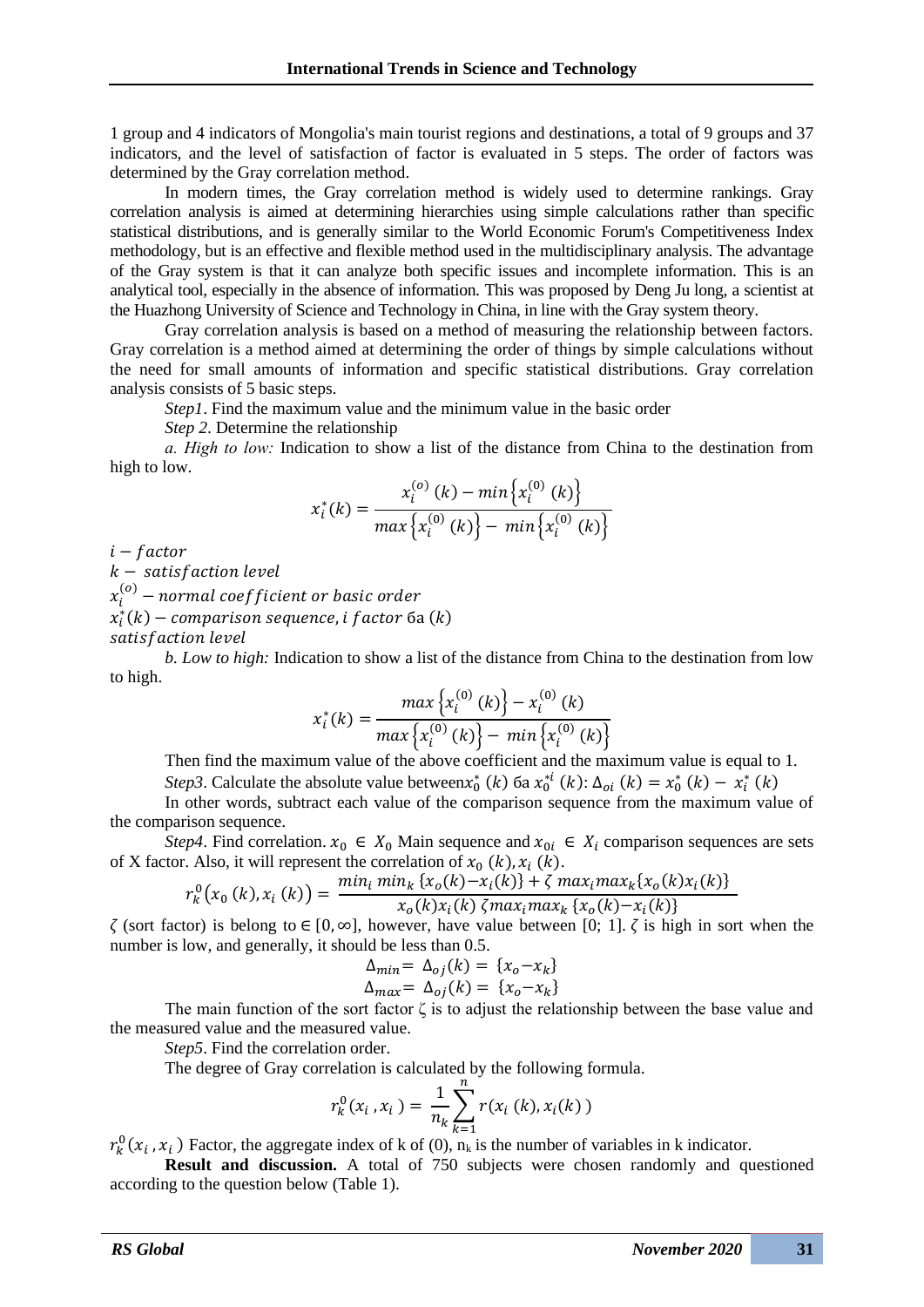| <b>Basic information</b>    | <b>Frequency</b>           | <b>Percent</b>   |                   |  |  |
|-----------------------------|----------------------------|------------------|-------------------|--|--|
| <b>Gender</b>               | Male                       | 347              | 46.3              |  |  |
|                             | Female                     | 403              | 53.7              |  |  |
|                             | $\overline{U}$ nder 20     | 6                | 0.8               |  |  |
|                             | $21 - 30$                  | 108              | 14.4              |  |  |
|                             | $31 - 40$                  | 198              | 26.4              |  |  |
| Age                         | $41 - 50$                  | 217              | 28.9              |  |  |
|                             | $51-60$                    | 133              | 17.7              |  |  |
|                             | Below 60                   | 88               | 11.7              |  |  |
|                             | Student                    | $\overline{11}$  | 1.5               |  |  |
|                             | Self-employed              | 139              | 18.5              |  |  |
|                             | Retired                    | $\overline{91}$  | $\overline{12.1}$ |  |  |
| Job                         | Worker                     | $\overline{21}$  | 2.8               |  |  |
|                             | Farmer, herder             | 95               | 12.7              |  |  |
|                             | Entrepreneur               | $\overline{79}$  | 10.5              |  |  |
|                             | Civil servant              | 314              | 41.9              |  |  |
|                             | Secondary school           | 70               | 9.3               |  |  |
|                             | High and vocational school | $\overline{89}$  | 11.9              |  |  |
| <b>Level of Education</b>   | College                    | 151              | 20.1              |  |  |
|                             | Graduate degree            | $\overline{345}$ | 46.0              |  |  |
|                             | Postgraduate degree        | 95               | 12.7              |  |  |
|                             | Under 2000 yuan            | 29               | 3.9               |  |  |
|                             | 2001-4000 yuan             | 157              | $\overline{20.9}$ |  |  |
|                             | 4001-6000                  | 187              | 24.9              |  |  |
| Income (month)              | 6001-8000                  | 164              | 21.9              |  |  |
|                             | 8001-10000                 | 122              | 16.3              |  |  |
|                             | 10001-20000                | 72               | 9.6               |  |  |
|                             | Below 20001 yuan           | $\overline{19}$  | 2.5               |  |  |
|                             | Once                       | 401              | 53.5              |  |  |
| <b>Frequency of travel</b>  | Twice                      | 245              | 32.7              |  |  |
|                             | more than 3                | 104              | 13.9              |  |  |
|                             | Under 2                    | 10               | 1.3               |  |  |
| <b>Duration of travel</b>   | 3-4days                    | 130              | 17.3              |  |  |
|                             | 5-6days                    | 248              | 33.1              |  |  |
|                             | More than 7 days           | $\overline{362}$ | 48.3              |  |  |
|                             | Under 3000                 | $\overline{79}$  | 10.5              |  |  |
|                             | 3001-5000                  | 244              | 32.5              |  |  |
| The total expense of travel | 5001-8000                  | 195              | 26.0              |  |  |
|                             | 8001-10000                 | 142              | 18.9              |  |  |
|                             | 10001-15000                | 67               | 8.9               |  |  |
|                             | <b>Below 15000</b>         | $\overline{23}$  | $\overline{3.1}$  |  |  |

Table. 1. General information (frequency, percent)

A sample profile indicates that 53,7% were females while 46,3% were males. According to age, 26,4% is between the ages of 31-40, 28,9% is between the ages of 41-50, which is the majority. Whereas only 0,8% is aged under 20, the lowest in the area. Findings indicate that the civil servants are relatively high possibility to travel with 41,9%, yet students and workers are in the opposite. In terms of education level, 58.7 percent of the participants had a post-graduate education or higher education, and 67.7 percent of the participants had a monthly income of 2001-8000 yuan.

In the frequency of travel, 53.5 percent are first-time tourists to Mongolia, and the percentage of tourists who travel for 5-6 days or more than 7 days is high, which is 81.4 percent, and the total cost per tourist is around 3001-10,000 yuan, which is the total of 77.5 percent participants.

According to the frequency of participants destinations (Figure 1), the highest number of participants was in the Ulaanbaatar region (720), and 675 was in the Gorkhi-Terelj National Park, 330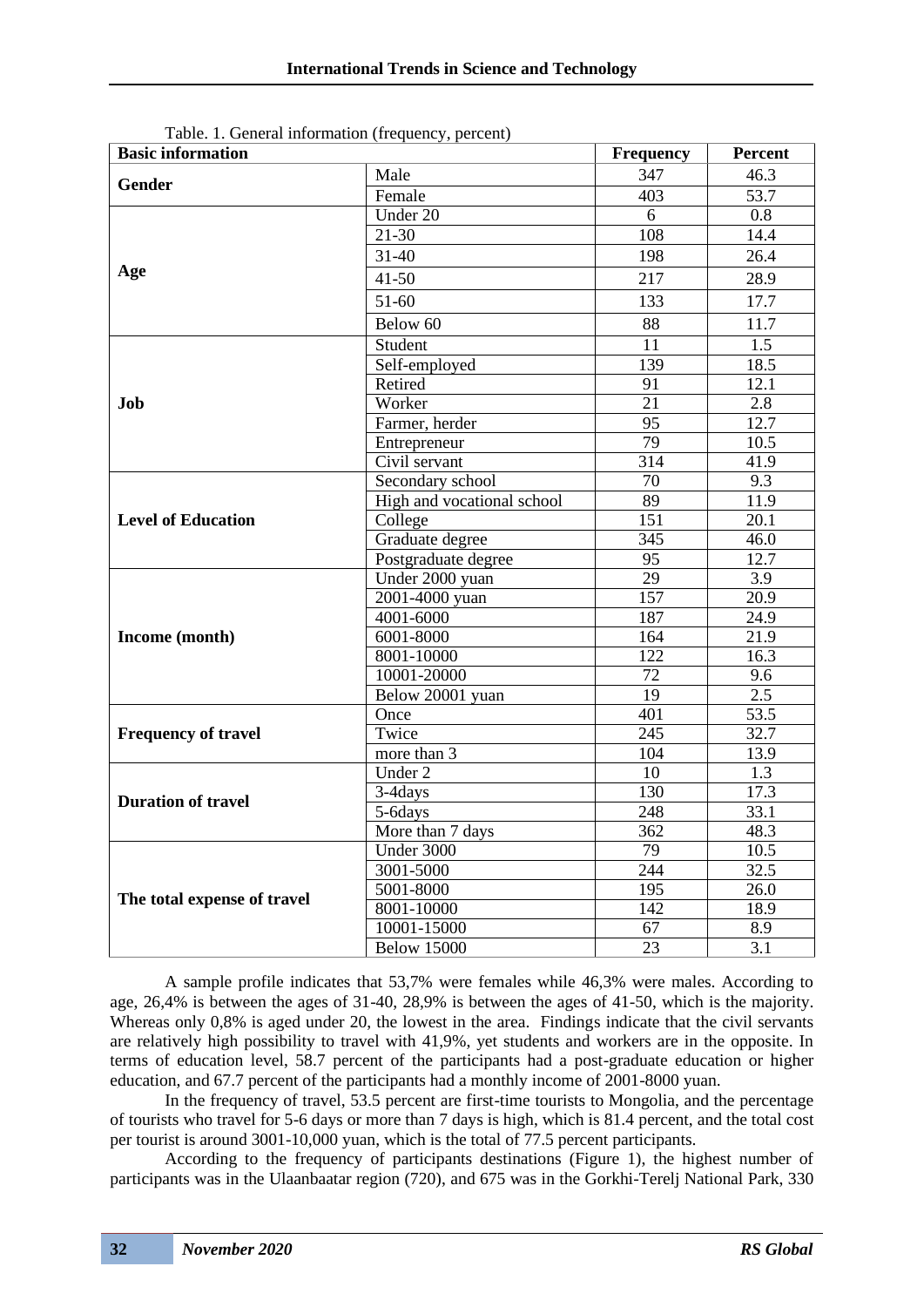was in the Orkhon Valley, 36.9 percent was in the Khuvsgul region, and 32 percent was in the Eastern region, 9.1 percent was in Bulgan-Selenge region, 6 percent was in Gobi region, 35 percent was High Mountain region, and 4.3 percent was in the border region.



*Fig. 1 Frequency and region of destination*

The followings are indicators of factors influencing satisfaction. (Table 2)

| $N_2$          | Factor                                | Satisfaction                                             |  |  |  |  |  |  |  |  |
|----------------|---------------------------------------|----------------------------------------------------------|--|--|--|--|--|--|--|--|
| 1              | Satisfaction with nature              | The value, types, characteristics of nature, cost of a   |  |  |  |  |  |  |  |  |
|                |                                       | ticket                                                   |  |  |  |  |  |  |  |  |
| $\overline{2}$ | Satisfaction with travel environment, | Urban-rural style, clean environment,<br>pleasant        |  |  |  |  |  |  |  |  |
|                | weather, and atmosphere               | atmosphere, and social safety                            |  |  |  |  |  |  |  |  |
| $\overline{3}$ | Satisfaction with accommodation       | Accommodation price, comfort, and quality                |  |  |  |  |  |  |  |  |
| $\overline{4}$ | Satisfaction with food service        | A specialty of food, price, hygiene                      |  |  |  |  |  |  |  |  |
| 5              | Satisfaction with souvenir            | Rural areas souvenirs, price, choices, market demand     |  |  |  |  |  |  |  |  |
| 6              | Event                                 | Features, types, prices, and quality of anniversary      |  |  |  |  |  |  |  |  |
|                |                                       | events                                                   |  |  |  |  |  |  |  |  |
|                | Satisfaction with transportation      | Transportation, types, communication, high road          |  |  |  |  |  |  |  |  |
| 8              | Satisfaction with travel service      | Guide skills, local friendliness, integrated travel      |  |  |  |  |  |  |  |  |
|                |                                       | information system, signage                              |  |  |  |  |  |  |  |  |
| 9              |                                       | Destination selection, historical and cultural exhibits, |  |  |  |  |  |  |  |  |
|                | Destination                           | accessibility, and personal assessment of<br>the         |  |  |  |  |  |  |  |  |
|                |                                       | destination                                              |  |  |  |  |  |  |  |  |

Table 2. Factors influencing satisfaction

Participants rated 1-5 on each of the 37 indicators of 9 groups of the study ("excellent-5, good-4, medium-3, bad-2, very bad-1"). Rates were collected, analyzed and the average was calculated using the SPSS program:

"EXCELLENT"

combined with "excellent + good rating";

"Medium" rating is "PLEASANT"

"UNPLEASANT"

Combined with "bad  $+$  very bad"

Based on the number of participants considered the most favorable, Gray calculated the ranking of the factors using the correlation method.

## **Factors influencing tourist satisfaction (frequency) and "Destination" ranking**

Rates were summarized using the "SPSS" program and the average was made as "excellent + good rating"="EXCELLENT", "Medium" ="PLEASANT", and "bad + very bad" ="UNPLEASANT".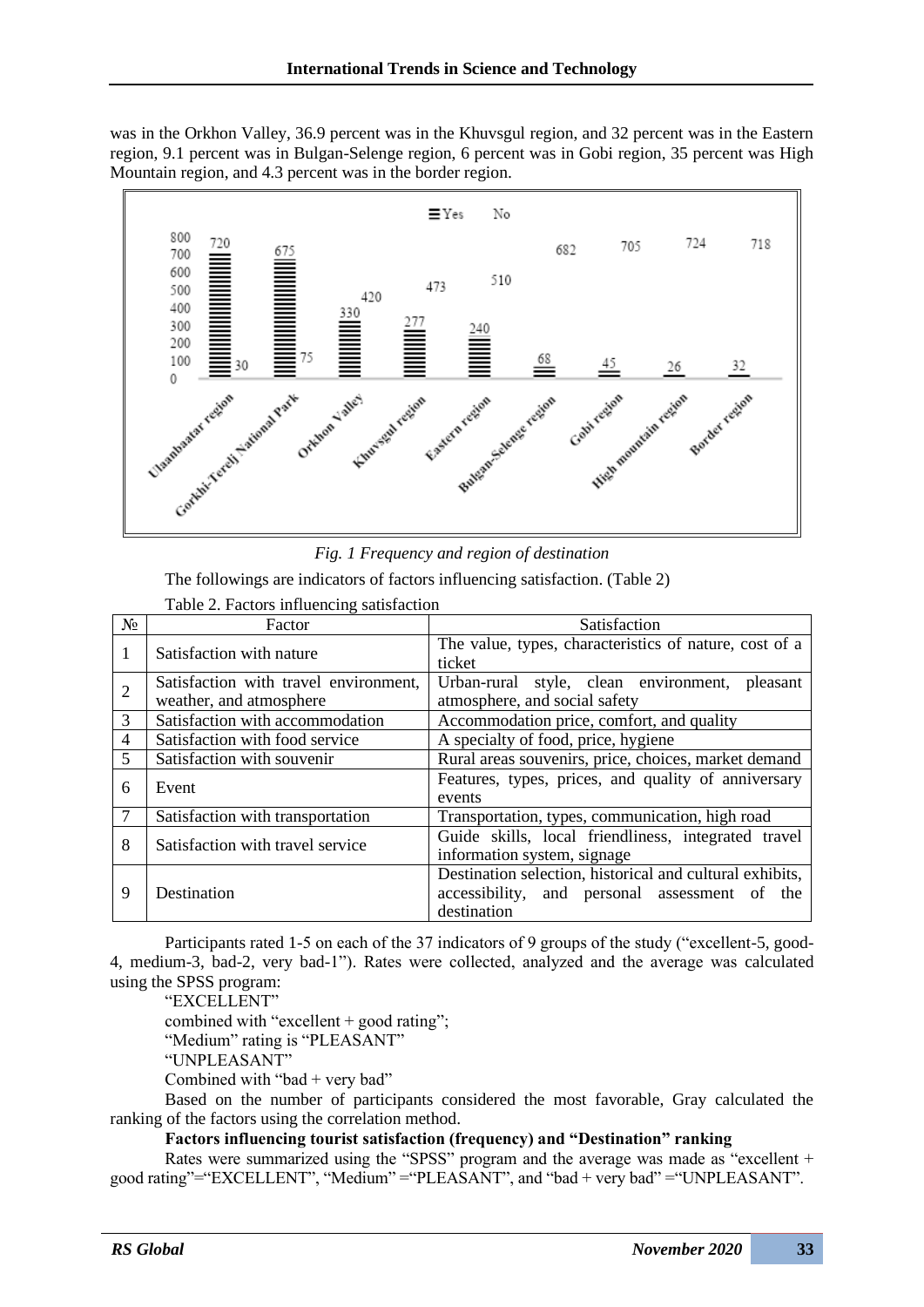The rankings of each indicator (Table 3) were converted to scores, and the scores were aggregated to produce a general ranking.

General Ranking (Table 3) has been made as calculating the overall point of each destination based on the transfer of each satisfaction indicator, such as 9 points for Rank I, 8 points for Rank II, 7 points for Rank III, and so on.

| $\rm N_{2}$     | Destination                  | Nature pleasure |                | Environment<br>pleasure |                | Foodservice  |                | Souvenir    |                | accommodation |                | Events |                | Transportation |                | Travel service |                | Destination |                | Total        |       |
|-----------------|------------------------------|-----------------|----------------|-------------------------|----------------|--------------|----------------|-------------|----------------|---------------|----------------|--------|----------------|----------------|----------------|----------------|----------------|-------------|----------------|--------------|-------|
|                 |                              | Rank            | Score          | Rank                    | Score          | Rank         | Score          | Rank        | Score          | Rank          | Score          | Rank   | Score          | Rank           | Score          | Rank           | Score          | Rank        | Score          | Rank         | Score |
| $\mathbf{1}$    | Ulaan-<br>baatar             | IY              | 6              | $\mathbf I$             | 8              | YI           | $\overline{4}$ | IY          | 6              | IY            | 6              | IY     | 6              | YI             | $\overline{4}$ | IY             | 6              | IY          | 6              | $\mathbf{I}$ | 52    |
| $\overline{2}$  | Gorkhi-<br>Terelj            | Ш               | $\overline{7}$ | YI                      | $\overline{4}$ | Y            | 5              | Ш           | 7              | Y             | 5              | Y      | 5              | IY             | 6              | IX             | 1              | YП          | 3              | YI           | 43    |
| $\mathfrak{Z}$  | Orkhon<br>valley             | Y               | 5              | YП                      | 3              | IY           | 6              | $\mathbf I$ | 8              | YI            | 4              | П      | 8              | $\mathbf I$    | 8              | YI             | $\overline{4}$ | Ш           | 7              | I            | 53    |
| $\overline{4}$  | Khuvsgul<br>region           | YI              | 4              | Y                       | 5              | YП           | 3              | YI          | 4              | Ш             | 7              | YI     | $\overline{4}$ | YП             | 3              | YП             | 3              | Y           | 5              | YIII         | 38    |
| 5               | Eastern                      | YII             | 3              | IY                      | 6              | YШ           | 2              | YII         | 3              | YII           | 3              | YII    | 3              | Y              | 5              | Y              | 5              | YI          | 4              | IX           | 34    |
| 6               | Bulgan-<br>Selenge<br>region | IX              | $\mathbf{1}$   | IX                      | 1              | IX           | $\mathbf{1}$   | I           | 9              | $\mathbf I$   | 9              | III    | $\overline{7}$ | I              | 9              | Ш              | $\overline{7}$ | YIII        | $\mathfrak{2}$ | Y            | 46    |
| $7\phantom{.0}$ | Gobi                         | $\Pi$           | 8              | Ш                       | $\tau$         | $\mathbf{I}$ | $\tau$         | IX          | 1              | $\mathbf{I}$  | 8              | YШ     | 2              | Ш              | 7              | I              | 9              | IX          | 1              | III          | 50    |
| 8               | High<br>mountain<br>region   | YШ              | $\overline{c}$ | YШ                      | $\mathfrak{2}$ | I            | 9              | Y           | 5              | YШ            | $\mathfrak{2}$ | I      | 9              | IX             | 1              | YIIII          | $\overline{2}$ | $\mathbf I$ | 8              | YII          | 40    |
| $\overline{9}$  | Border<br>region             | I               | 9              | I                       | 9              | $\mathbf I$  | 8              | YШ          | $\overline{2}$ | IX            | 1              | IX     | $\mathbf{1}$   | YIII           | $\overline{2}$ | $\mathbf{I}$   | 8              | L           | 9              | IY           | 49    |

Table 3. Competitiveness ranking (Gray Method)

This general ranking only relates to destinations based on the 9 satisfaction factors assessed according to the survey questionnaire (Figure 2). In other words, the travel regions of Mongolia were ranked based on the results of the survey and the tourist satisfaction survey.



#### *Fig. 2. General ranking assessment of destination (points)*

Gray calculated the "destination ranking" using a correlation method, converted it to a numerical value, and determined the ranking of the 9 travel regions. This shows that Chinese tourists visit the Orkhon Valley, Ulaanbaatar, and Gobi regions in terms of competitiveness.

The region's high competitiveness varies on nine factors that affect the destination and it shows the difference in the study. The ranking of satisfaction factor indicators (Fig. 3) were considered for each destination.